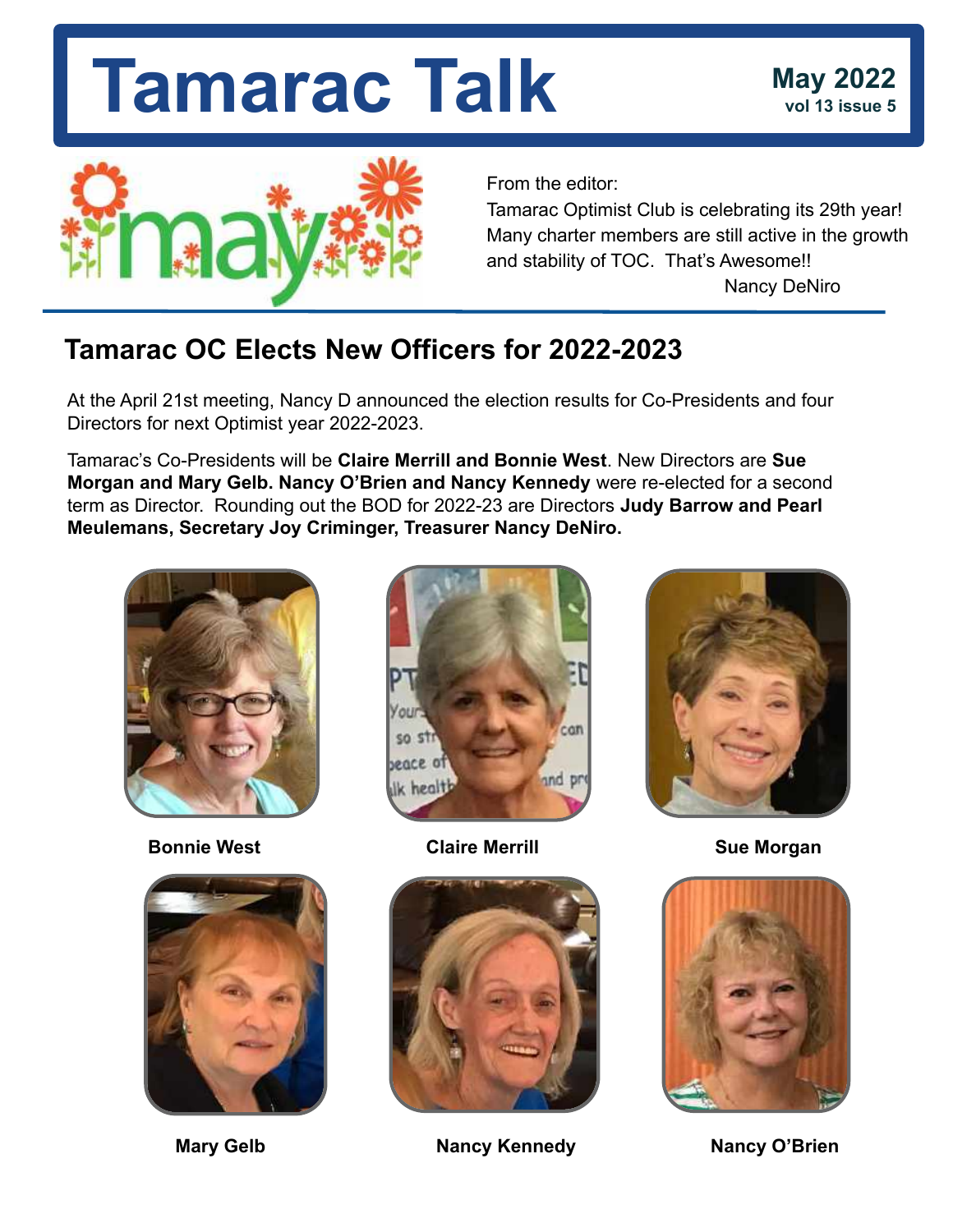

**Linda Williams**

**"How to Have a Difficult Conversation"** 



**Pickens Technology College** 

**Pamela Rouch and Samantha O'Neill**

**April 21**

**Joe Levigne, Pres "Colorado Feeding Kids"** 

### **April 28**



**Mary Grace Wake, Lt. Gov. – "Broadcasting Happiness"**

### **Save these dates:**



 **June 19 - TOC give away Fathers Day Trucker Hats July 16 - DTC give-away Mandelorian beverage wrap**



#### **BIRTHDAYS**

| <b>Nadou Lawson</b>    | 5/15 |
|------------------------|------|
| <b>Tamara Kirch</b>    | 5/16 |
| <b>Kathy Sullivan</b>  | 5/16 |
| <b>Carol Grams</b>     | 5/18 |
| <b>Judith Barrow</b>   | 5/19 |
| <b>Sue Slaby</b>       | 5/26 |
| <b>Marilyn Mehlman</b> | 5/31 |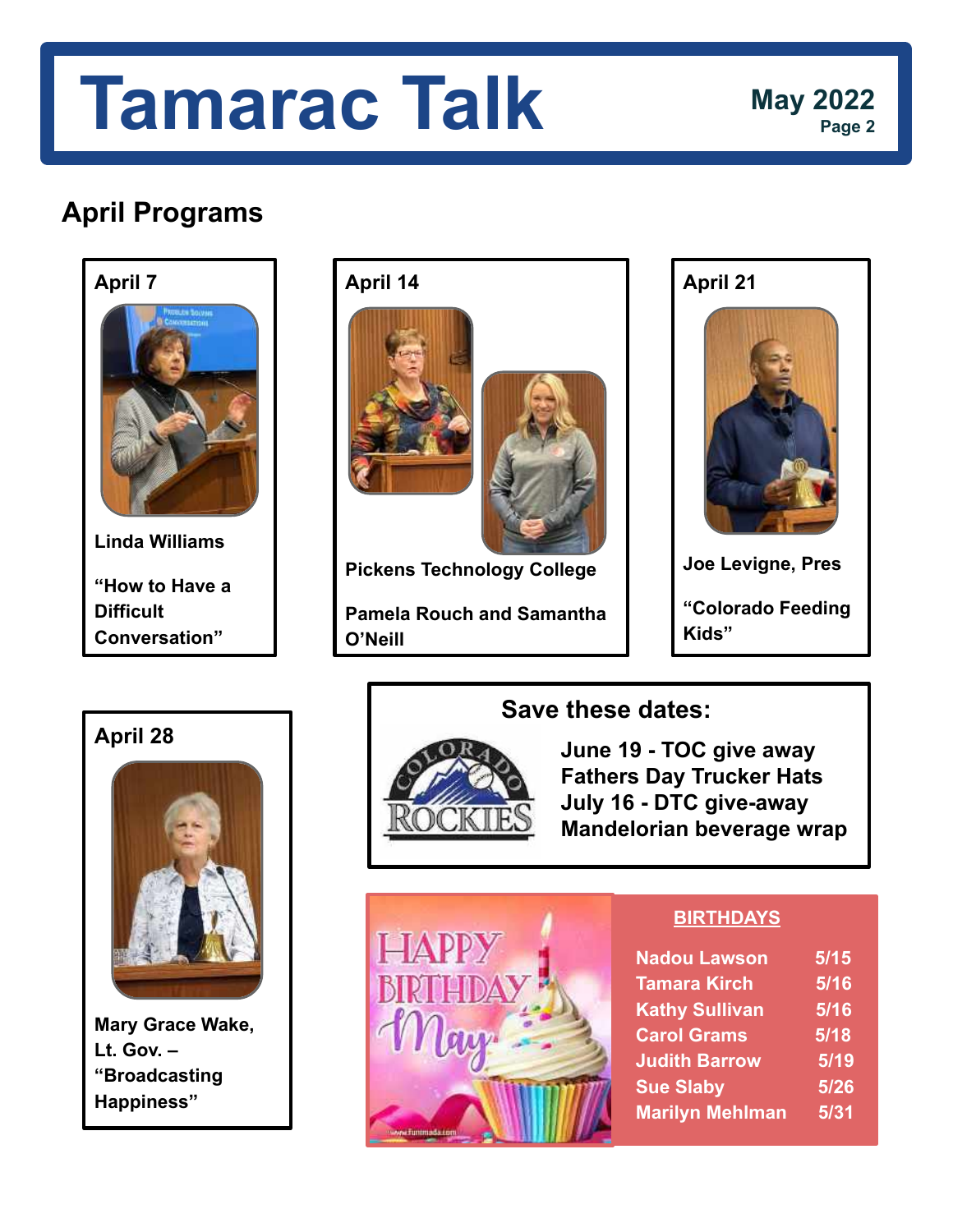## **Tamarac 2022 Visual Arts Competition**

Thirteen young artists submitted their art this year. There were 3 age groups, and each group's 1st place winner competed for overall contest 1st place. Each participant received a certificate of participation, and the top three winners received \$20 Michael's gift cards. 1st place received an additional \$40 gift card. First place to the right by **Frances Meredith - age 7 ¾ Topic was "Optimism"**







**2nd Place - Hailey Snyder 3rd Place - Hayzl O'Connor** (she was Kathy Sullivan's PenPal this year)

## **1st Place Essay Winner**

First place essay winner, **Jenna Donohue,** read her essay at the April 14th meeting. She received a first place medal and a check for \$250. She is pictured here with her mother and essay contest chair, **Joyce Laman.**

The topic for this year's essay was **"How Does an Optimistic Mindset Change My Tomorrow?"**

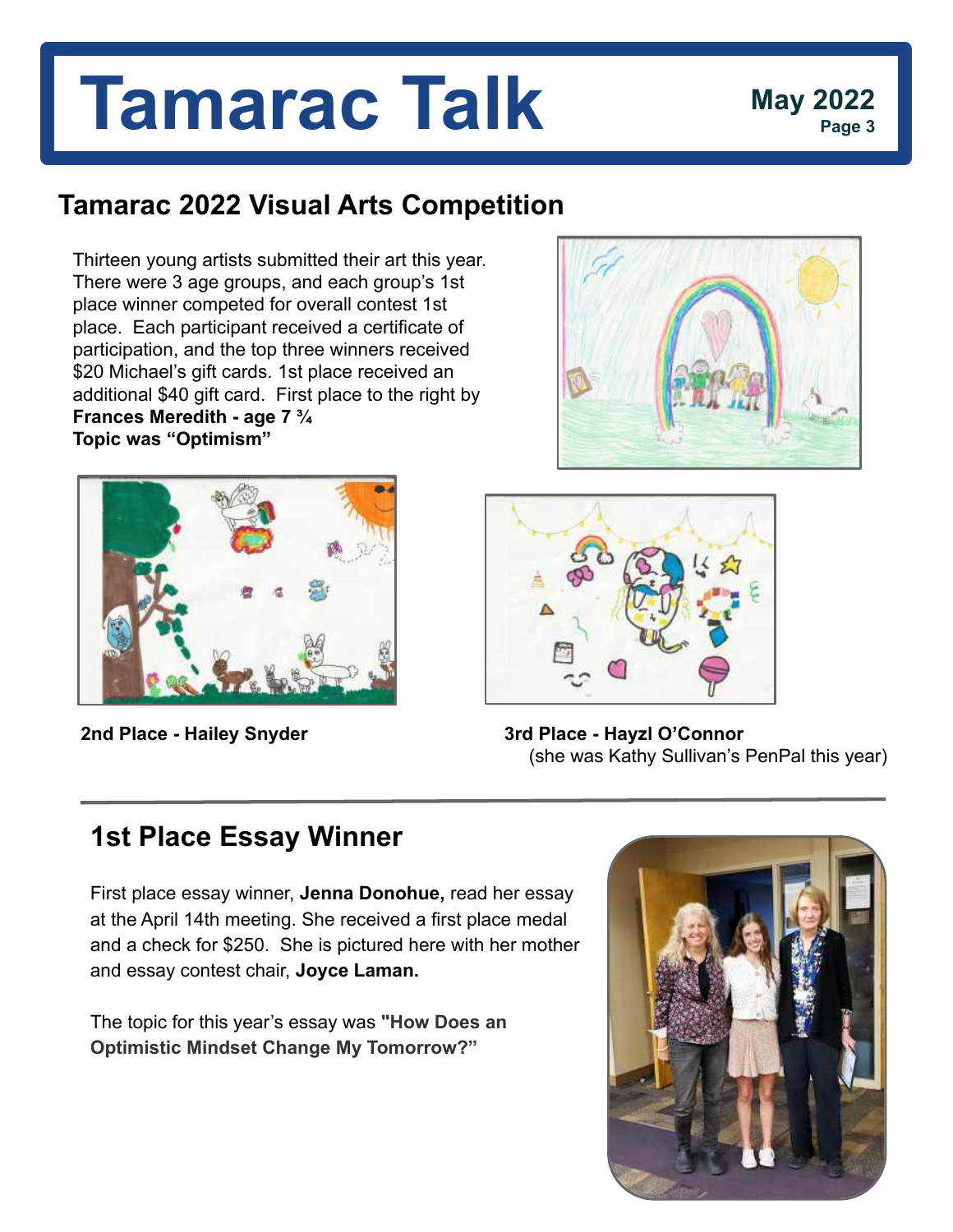## **International Rescue Committee Speaker Reaches Out**

On May 5, **Ndeye Ndao** from the IRC gave a wonderful presentation on their efforts with refugees. She sent back the links for further information for members to find out more about the IRC. She said "Thank you again for inviting me yesterday to share more about IRC and the work we do. I had a great time and it was a pleasure meeting the women in your church. Please see below links to use to get to know us and how to support us."

#### **What the IRC does to help refugees:**

[https://denvergov.org/Community/Neighborhoods/I-Am-Denver/Featured-Stories/International-Rescue-Committ](https://denvergov.org/Community/Neighborhoods/I-Am-Denver/Featured-Stories/International-Rescue-Committee-Refugees-Rebuild-Lives) [ee-Refugees-Rebuild-Lives](https://denvergov.org/Community/Neighborhoods/I-Am-Denver/Featured-Stories/International-Rescue-Committee-Refugees-Rebuild-Lives)

**Support our Global Operations of humanitarian response including our work in Afghanistan and Ukraine:** <https://help.rescue.org/donate/tax-deductible-gift>

**Support IRC Denver's overall mission of resetting refugees from many countries:** 

<https://help.rescue.org/donate/us-denver-co>

#### **Community Sponsorship Opportunities:**

- **● Volunteer opportunities: Resettlement Support Volunteers**
- **● Mentors**
- **New Roots Garden Volunteers**
- **Food Program Delivery Volunteers**

#### **Other ways to help:**

**INTERNATIONAL** RESCUE

Donate Furniture and Household Goods - • Smaller household items that are on our list of items we can accept can be dropped off anytime our office building is open.(6:30 am – 6:00 pm M-F and 8:30 am – 2:00 pm Saturdays) - Furniture drop-off is by appointment only.

- **Amazon Wishlist** our most needed items https://www.amazon.com/hz/wishlist/ls/103ZRAV0K2YLO?ref =wl\_share
- Conduct a donation drive of the most needed items

#### **With gratitude,**

**Ndeye**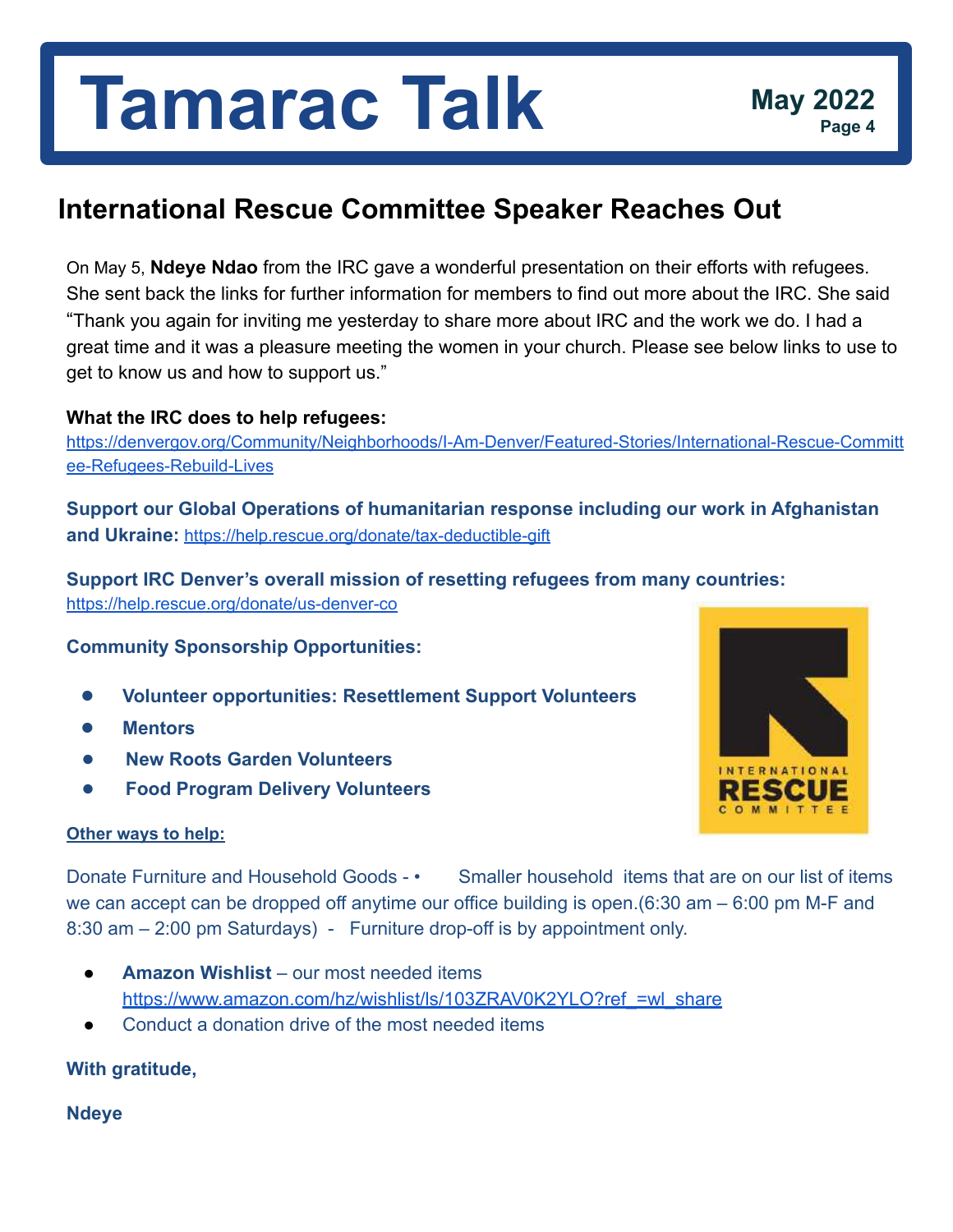### **GOG (Girls on the Go) Visits Innovation School Kathy Sullivan**

The Tamarac ladies had a very educational tour of the **Cherry Creek Innovation Campus**. This is a state- of-the-art college and career prep facility. The students are provided opportunities to for hands on real-world, and valuable college credit and/or industry-recognized certifications. This campus offers a new kind of bridge to college and successful careers. WOW

After the tour we enjoyed a nice lunch at Perfect Landing at Centennial Airport. The day was pretty windy so we didn't see to many planes taking off and landing.

**Watch the tidbits for upcoming GOG activities.** 







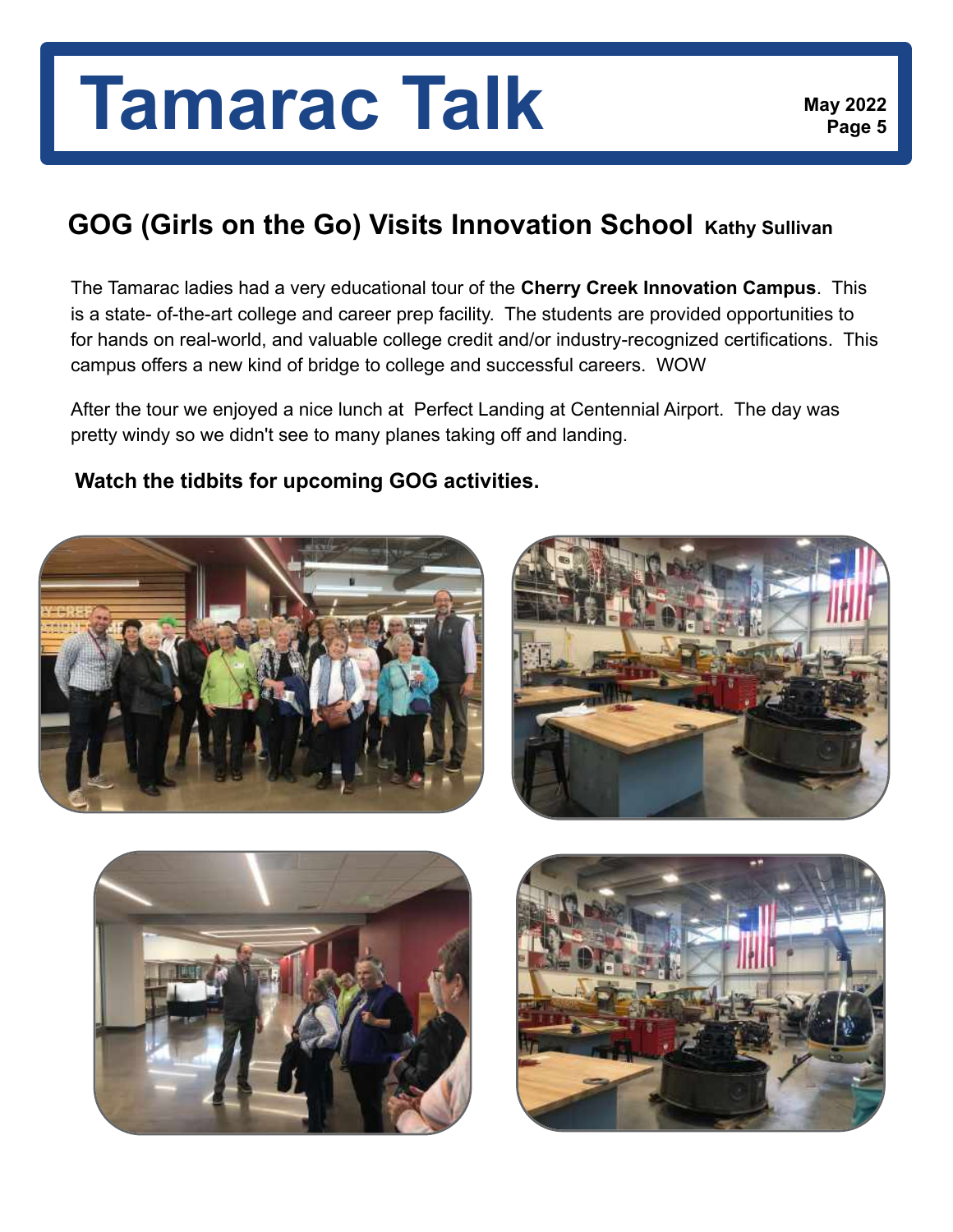### **Happy Buck Committee Claire Merrill**



The latest \$500 Happy Bucks award went to Camp POSTCARD -

**(Peace Officers Striving To Create And Reinforce Dreams).** Camp POSTCARD is a free week-long summer camp designed to benefit 5th and 6th graders from the Denver/Aurora metro area who demonstrate leadership skills and might not otherwise be able to afford such an experience. For many of our youth, this represents their first camp experience. This popular and successful Volunteers of America program has proven to be an important opportunity to build strong, positive adult/youth relationships and valuable life skills that serve the campers, their families, and their communities.

## **Volunteers Needed at Jr Golf Girl's Tournament**

TOC needs 8 volunteers for the Girls Tournament (ages 10-18) on **Thursday, June 16, at Meadow Hills Golf Course in Aurora**. Volunteers need to arrive no later than 7:30 am and the tournament starts at 8:00. You will be paired with the junior girls you will be scoring for. Volunteers can ride in pairs in golf carts. The junior girls will be walking or pushing a golf cart.

The girls should be done around 1:00 pm. We'll have an awards ceremony which volunteers are welcome to attend. Lunch will be available at the snack bar. We'll have an Optimist "tab" you can charge lunch to.

Contact Diane Young, **dioyoung@comcast.net**, to volunteer.

#### **Don't forget to sign up for Dime-a-Day this year!**

**With just one dime a day, you can become part of the movement of "Helping Optimists Help Kids" and become part of a large group of Foundation supporters who realize what a difference they make every day in the lives of children. Contact Lois Jean Gallaway 303-771-1551**









## **Page 6**